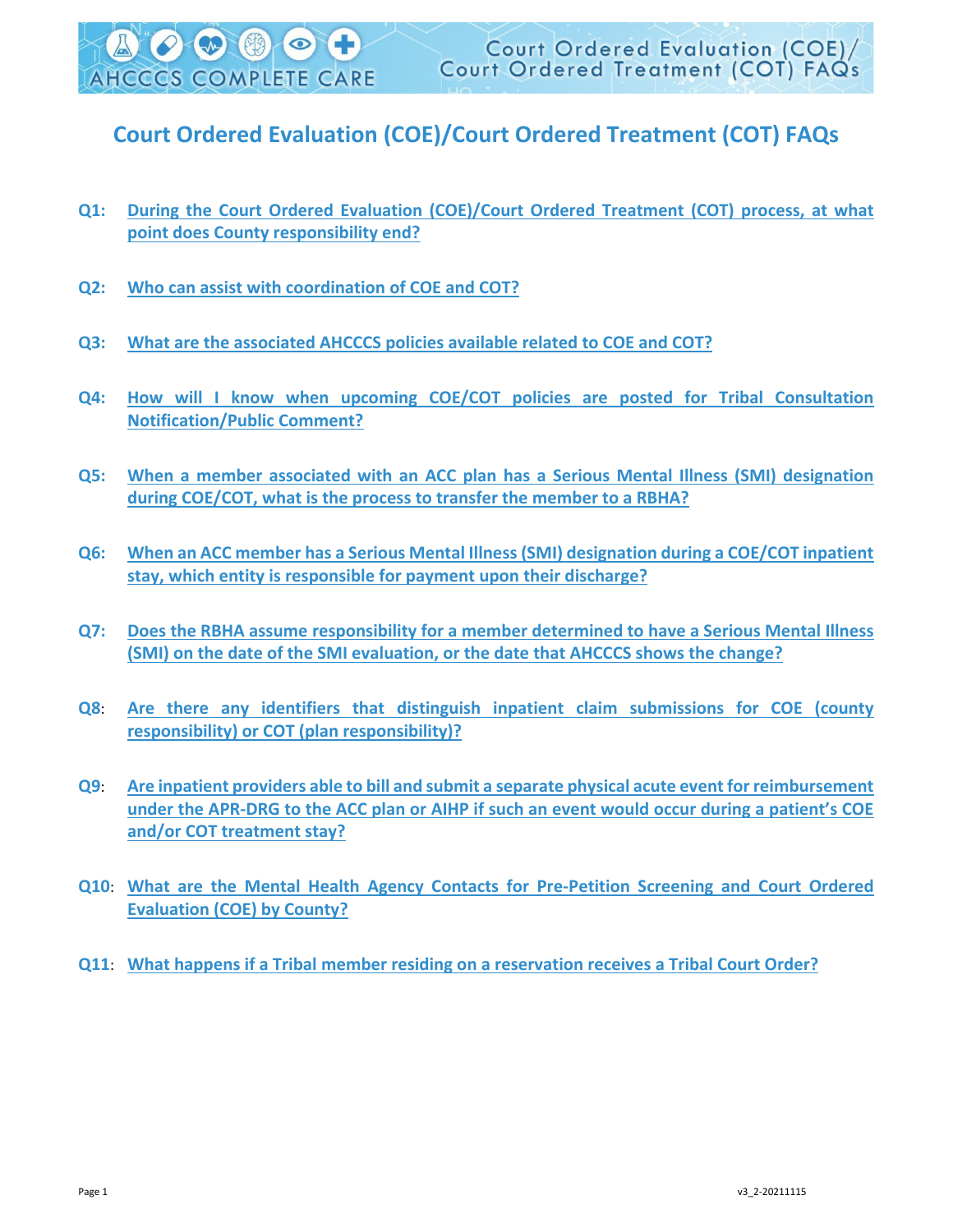## <span id="page-1-0"></span>**Q1: During the Court Ordered Evaluation (COE)/Court Ordered Treatment (COT) process, at what point does county responsibility end?**

A1: Title XIX/XXI funds shall not be used to reimburse COE services.

**AHCCCS COMPLETE CARE** 

The cost of screening and court ordered evaluation performed under Article 4 of Title 36, Chapter 5, is the financial responsibility of the county. The county's financial responsibility ends with the filing of a petition for court ordered treatment. Counties maintain financial responsibility of any services provided under COE until the date and time the petition for COT is actually filed.

Some counties contract with AHCCCS to have the health plan cover responsibility for screening, court order evaluation, or both. A listing of those counties is included in the response to FAQ 11. For more information regarding financial responsibility services provided after the completion of a court ordered evaluation, refer to Policy 437 of the AHCCCS Contractor Operations Manual.

## <span id="page-1-1"></span>**Q2: Who can assist with coordination of COE and COT?**

A2: Each AHCCCS Contractor and AIHP has a mailbox or Court Coordinator that is available for all Title 36 questions and care coordination needs. Tribal RBHA contacts are provided for tribal consultation. Contact information for each contractor is as follows:

| Plan                                 | <b>Email</b>                           |
|--------------------------------------|----------------------------------------|
|                                      | Care1stCOT@wellcare.com                |
| Care1st Health Plan                  | 1-602-778-1800                         |
| Arizona Complete Health              | AzCHTitle36@azcompletehealth.com       |
|                                      | 1-888-788-4408                         |
| <b>Banner University Family Care</b> | BUHPCareMgmtBHMailbox@bannerhealth.com |
|                                      | 1-800-582-8686                         |
| Molina Complete Care                 | MCCAZ-COE-Justice@molinahealthcare.com |
|                                      | 1-800-424-5891                         |
| <b>Mercy Care</b>                    | adultcourtliaisons@mercycareaz.org     |
|                                      | 1-800-624-3879                         |
| <b>Health Choice Arizona</b>         | HCHHCICt36@healthchoiceaz.com          |
|                                      | 1-800-322-8670                         |
| UnitedHealthcare Community Plan      | COT COE@uhc.com                        |
|                                      | 1-800-348-4058                         |
| American Indian Health Program       | COT AIHP@azahcccs.gov                  |
|                                      | 1-800-962-6690                         |
| <b>Gila River TRBHA</b>              | www.gilariverrbha.org                  |
|                                      | 1-888-484-8526 ext. 7100               |
| <b>Navajo Nation TRBHA</b>           | www.nndoh.org/dbhs                     |
|                                      | 1-866-841-0277 or 1-928-871-6877       |
| Pasqua-Yaqui TRBHA                   | www.pascuayaqui-nsn.gov                |
|                                      | 1-520-879-6060                         |
| White Mountain Apache TRBHA          | www.wmabhs.org                         |
|                                      | 1-928-338-4811                         |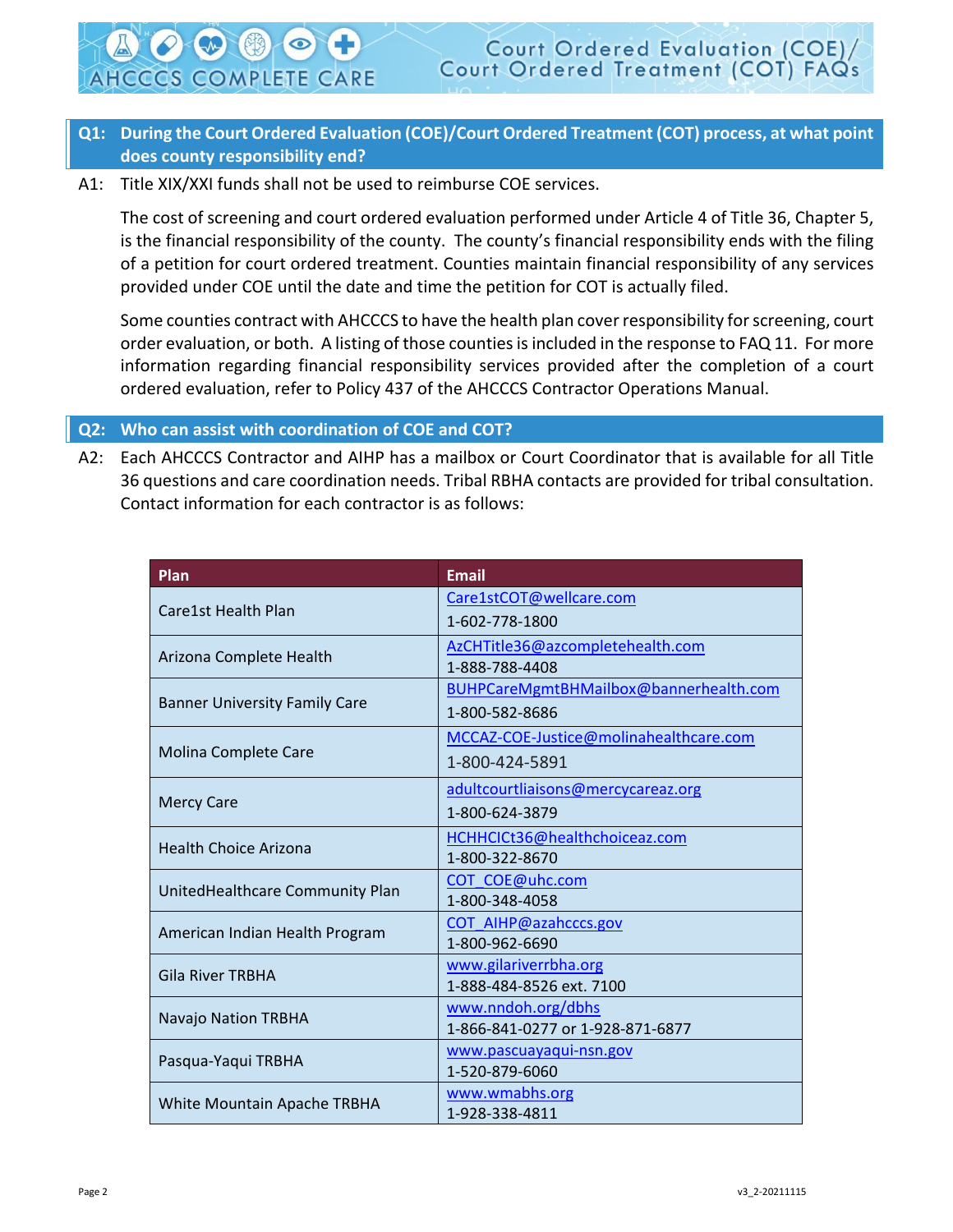### <span id="page-2-0"></span>**Q3: What are the associated AHCCCS policies available related to COE and COT?**

**AHCCCS COMPLETE CARE** 

- A3: AMPM Policy 320-U, Pre-Petition Screening, Court Ordered Evaluation and Court Ordered Treatment: [www.azahcccs.gov/shared/Downloads/MedicalPolicyManual/320-U.pdf](https://www.azahcccs.gov/shared/Downloads/MedicalPolicyManual/320-U.pdf)
	- ACOM Policy 437, Financial Responsibility for Services After the Completion of Court Ordered Evaluation: [www.azahcccs.gov/shared/Downloads/ACOM/PolicyFiles/400/437.pdf](https://www.azahcccs.gov/shared/Downloads/ACOM/PolicyFiles/400/437.pdf)

AMPM Policy 320-U is currently being reviewed for updates and shall be posted for Tribal Consultation Notification/Public Comment upon completion of the proposed revisions. Feedback, comments, and suggestions may be provided regarding the proposed revisions during the Tribal Consultation Notification/Public Comment 45-day period.

- <span id="page-2-1"></span>**Q4: How will I know when upcoming COE/COT policies are posted for Tribal Consultation Notification/Public Comment?**
- A4: Any interested party may subscribe for email notifications of AMPM Policy Updates, including AMPM Policy 320-U at [www.azahcccs.gov/shared/MedicalPolicyManual/.](https://www.azahcccs.gov/shared/MedicalPolicyManual/) Any interested party may subscribe for email notifications of ACOM Policy Updates, at [www.azahcccs.gov/shared/ACOM/.](https://www.azahcccs.gov/shared/ACOM/)
- <span id="page-2-2"></span>**Q5: When a member associated with an ACC plan has a Serious Mental Illness (SMI) designation during COE/COT, what is the process to transfer the member to a RBHA?**
- A5: AHCCCS Health Plans shall adhere to the processes outlined in ACOM Policy 402 relating to relinquishing contractor responsibilities (i.e., the ETI process). American Indian Health Program (AIHP) shall provide coordination assistance as outlined in AMPM policy 520 [\(https://www.azahcccs.gov/shared/Downloads/MedicalPolicyManual/500/520.pdf\)](https://www.azahcccs.gov/shared/Downloads/MedicalPolicyManual/500/520.pdf). Throughout the transition, it is the AHCCCS Health Plan or AIHP's responsibility to coordinate with the receiving RBHA/TRBHA in order to facilitate a warm handoff. Per ACOM Policy 402, the administrative transition of the member's care may take up to 10 days; however, the RBHA plan assumes responsibility upon the SMI designation.
- <span id="page-2-3"></span>**Q6: When an ACC member has a Serious Mental Illness (SMI) designation during a COE/COT inpatient stay, which entity is responsible for payment upon their discharge?**
- A6: County payment responsibility timeframes for COE remains the same regardless of SMI designation. Please refer to FAQ #1.
	- Payment responsibility is based on the primary diagnosis.
	- If there is a primary diagnosis of behavioral health, and thus paid daily rates, the claim will be able to be split between the two AHCCCS payers – the ACC plan for the days the member is GMH/SU, and the RBHA for the days the member is designated SMI.
	- If there is a primary diagnosis of physical health, the DRG policy rules kick in and the payer for the claim is the plan of enrollment as of the discharge date.
- <span id="page-2-4"></span>**Q7: Does the RBHA assume responsibility for a member determined to have a Serious Mental Illness (SMI) on the date of the SMI evaluation, or the date that AHCCCS shows the change?**
- A7: AHCCCS updates the member's BH category with the effective date (i.e., the date of SMI determination), indicated by Solari, Inc., the SMI Determination vendor, on the date the update is received by AHCCCS (i.e., date of notification). Enrollment under the new BH category is effective from the date the update is received (date of notification) by AHCCCS. This did not change with the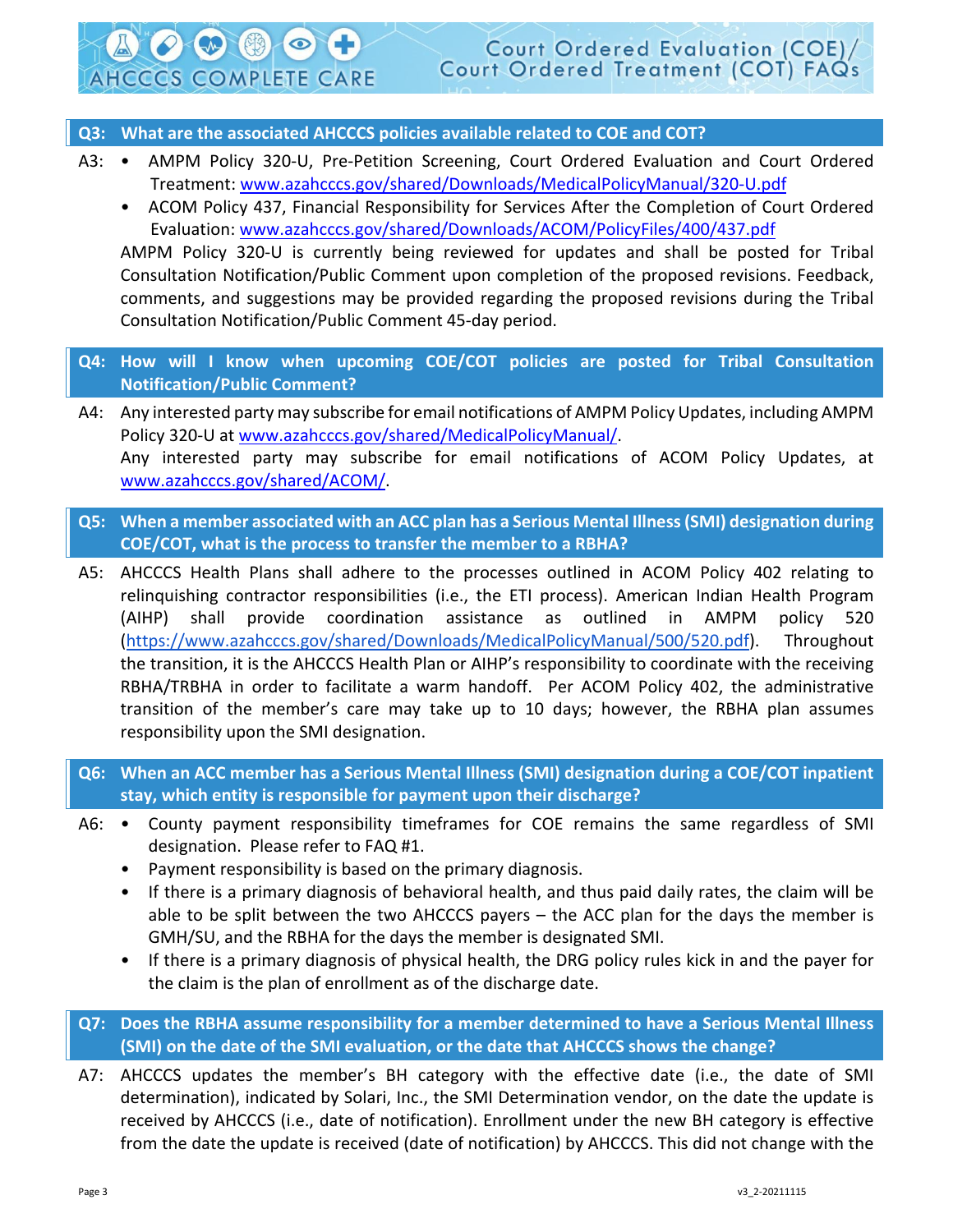**Court Ordered Evaluation (COE** Court Ordered Treatment (COT) FAQs **AHCCCS COMPLETE CARE** 

10/1/18 ACC contracts. Providers will see an immediate impact to the BH category on the date of notification back to the effective date indicated by Solari, Inc., but will only see an impact to the enrollment from the date of notification forward.

<span id="page-3-0"></span>**Q8: Are there any identifiers that distinguish inpatient claim submissions for COE (county responsibility) or COT (plan responsibility)?**

- A8: The identifier for inpatient COT claim submissions is H9.
- <span id="page-3-1"></span>**Q9: Are inpatient providers able to bill and submit a separate physical acute event for reimbursement under the APR-DRG to the ACC plan or AIHP if such an event would occur during a patient's COE and/or COT treatment stay?**
- A9: AHCCCS hospital reimbursement is based on the primary diagnosis on the claim, regardless of the method used to pay (DRG, per diem, etc.). You cannot submit a behavioral health claim and a physical health claim for the same stay. The county shall be billed (or the county's TPA) for the COE and bill the ACC Plan (or RBHA for a member with an SMI designation) or AIHP for the COT. Assuming the primary diagnosis on the COE stay is behavioral health, you cannot bill AHCCCS for the same COE dates of service even if there are physical health services provided during the stay. The same is true for the COT stay.
- <span id="page-3-2"></span>**Q10: What are the Mental Health Agency Contacts for Pre-Petition Screening and Court Ordered Evaluation (COE) by County?**
- A10: \*Counties that are bold have an IGA with AHCCCS for **pre-petition screening and evaluation services**.
	- \*Counties that are italicized have an IGA with AHCCCS for **pre-petition screening services only**.

| <b>County</b> | <b>Mental Health Agency</b>                                    | <b>Services Offered</b>                                                    | <b>Contact Information</b>                                                                                                                                      |
|---------------|----------------------------------------------------------------|----------------------------------------------------------------------------|-----------------------------------------------------------------------------------------------------------------------------------------------------------------|
| Apache        | Little Colorado Behavioral Health<br><b>Centers</b>            | Screening and<br>evaluation                                                | (928) 537-5315<br>1920 W. Commerce Drive, Lakeside, AZ 85929<br>www.lcbhc.org                                                                                   |
| Cochise       | <b>Community Bridges</b>                                       | <b>Screening Only</b><br><i>*Evaluation at</i><br>nearest County<br>Agency | (520) 323-1312<br>470 South Ocotillo #2 Benson, AZ 85602<br>communitybridgesaz.org                                                                              |
|               | <b>Community Health Assoc</b>                                  | <b>Screening Only</b>                                                      | Bisbee: (520) 366-3603<br>1326 Hwy. 92 Suite J Bisbee, AZ 85603<br>Douglas: (520) 366-3133<br>1701 North Douglas Avenue Douglas, AZ 85607<br>www.chaarizona.com |
| Coconino      | The Guidance Center, Inc.                                      | Screening and<br>assistance with<br>evaluation                             | (928) 527-1899<br>2187 N Vickey St, Flagstaff, AZ 86004<br>County Crisis Line (877) 756-4090<br>tgcaz.org                                                       |
|               | <b>Encompass Health Services</b><br>(Northern Coconino County) | Screenings (Northern<br>Coconino County)                                   | (928) 645-5113<br>463 S Lake Powell Blvd, Page, AZ 86040<br>www.encompass-az.org                                                                                |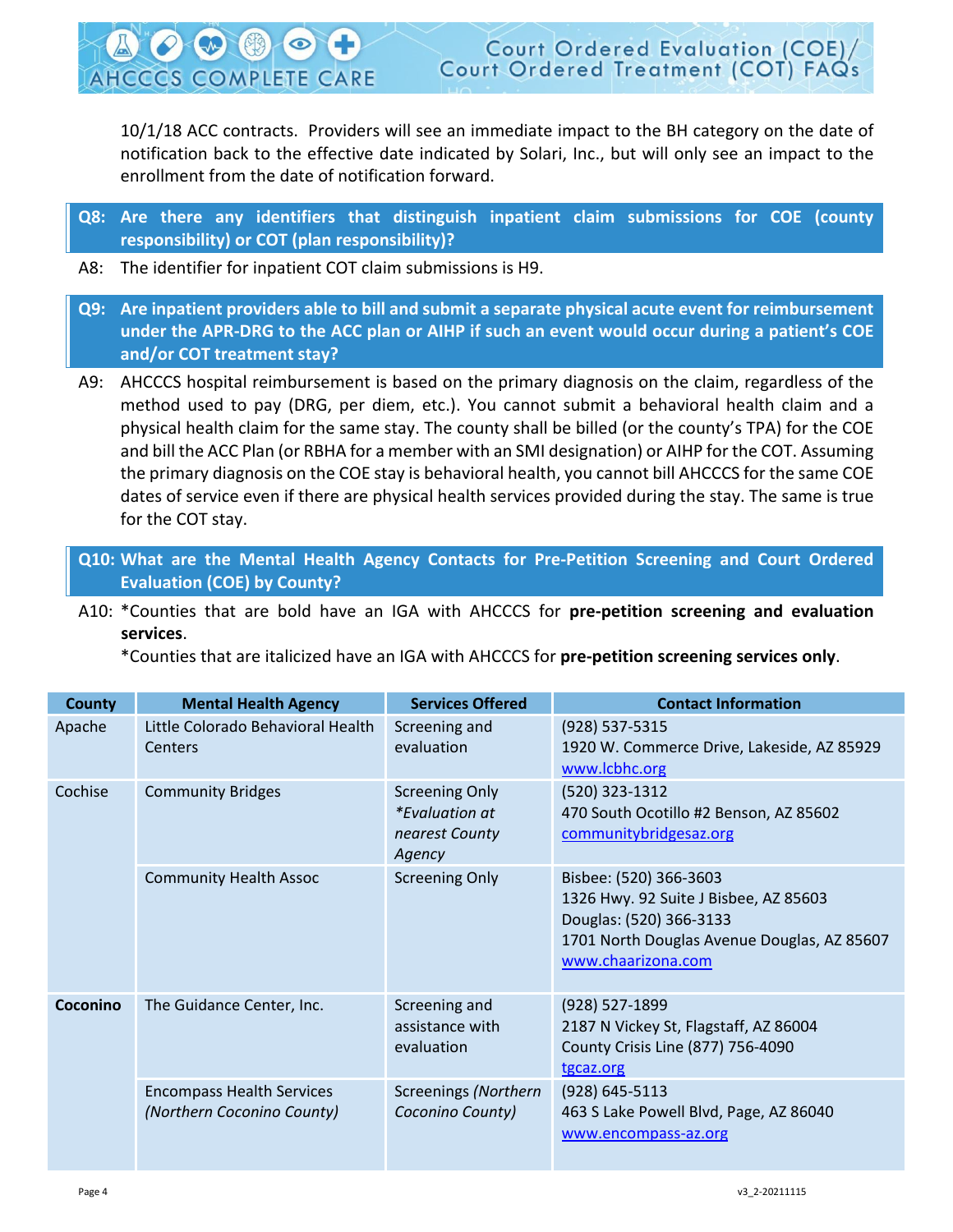#### C CB  $\bullet$ SA AHCCCS COMPLETE CARE

# Court Ordered Evaluation (COE)/<br>Court Ordered Treatment (COT) FAQs

| <b>County</b>   | <b>Mental Health Agency</b>                                                           | <b>Services Offered</b>                                                    | <b>Contact Information</b>                                                                                                               |
|-----------------|---------------------------------------------------------------------------------------|----------------------------------------------------------------------------|------------------------------------------------------------------------------------------------------------------------------------------|
| Gila            | <b>Community Bridges</b>                                                              | <b>Screening Only</b><br><i>*Evaluation at</i><br>nearest County<br>Agency | (928) 425-2415<br>5734 E. Hope Lane<br>Globe 85501<br>communitybridgesaz.org                                                             |
| Graham          | <b>Community Bridges</b>                                                              | <b>Screening Only</b><br><i>*Evaluation at</i><br>nearest County<br>Agency | (928) 301-5944<br>5734 E. Hope Lane<br>Globe 85501<br>communitybridgesaz.org                                                             |
| Greenlee        | <b>Community Bridges</b>                                                              | <b>Screening Only</b><br><i>*Evaluation at</i><br>nearest County<br>Agency | (928) 301-5944<br>5734 E. Hope Lane<br>Globe 85501<br>communitybridgesaz.org                                                             |
| La Paz          | <b>Horizon Health and Wellness</b>                                                    | Screening and<br>evaluation                                                | $(928)$ 373-6763<br>3180 E. 40th St., Yuma, AZ 85365<br>County Crisis Line: (866) 495-6735<br>www.hhwaz.org                              |
| <b>Maricopa</b> | <b>Connections Health Solutions</b><br><b>Urgent Psychiatric Care Center</b><br>(UPC) | <b>Screening Only</b>                                                      | UPC: (602) 416-7600<br>1201 South 7th Ave, Unit 150<br>Phoenix, AZ 85007<br>www.connectionsarizona.com                                   |
|                 | <b>Community Bridges - Community</b><br>Psychiatric Emergency Center<br>(CPEC)        | <b>Screening Only</b>                                                      | (877) 931-9142<br>358 E Javelina Ave. Mesa, AZ<br>communitybridgesaz.org                                                                 |
|                 | <b>RI International - Recover</b><br>Response Center (RRC)                            | <b>Screening Only</b>                                                      | Peoria Urgent Care: (602) 636-4605<br>Switchboard: (602) 650-1212<br>11361 N. 99th Ave, Ste 402, Peoria, AZ 85345<br>riinternational.com |
|                 | Valleywise Healthcare - Desert<br>Vista Behavioral Health Center                      | <b>Evaluation Only</b>                                                     | (480) 344-2000<br>$(602)$ 344-5011<br>570 W. Brown Rd, Mesa, AZ 85201<br>County Crisis Line: (602) 222-9444<br>valleywisehealth.org      |
|                 | Valleywise Healthcare -<br><b>Behavioral Health Annex</b>                             | <b>Evaluation Only</b>                                                     | 480-344-2297<br>$(602)$ 344-5011<br>2619 E. Pierce St., Phoenix, AZ 85008<br>valleywisehealth.org                                        |
| Mohave          | Mohave Mental Health Clinic,<br>Inc.                                                  | Screening and<br>evaluation                                                | (928) 368-4110<br>3505 Western Ave., Kingman, AZ 86409<br>www.mmhc-inc.org                                                               |
|                 | Southwest Behavioral & Health                                                         | Screening and<br>evaluation                                                | (928) 263-1558<br>1301 W. Beale Street, Kingman, Arizona 86401<br>www.sbhservices.org/kingman-outpatient                                 |
| Navajo          | Change Point Integrated Health                                                        | Screening and<br>evaluation                                                | (928) 537-5315<br>1920 W. Commerce Drive, Lakeside, AZ 85929<br>County Crisis Line:<br>www.mychangepoint.org                             |